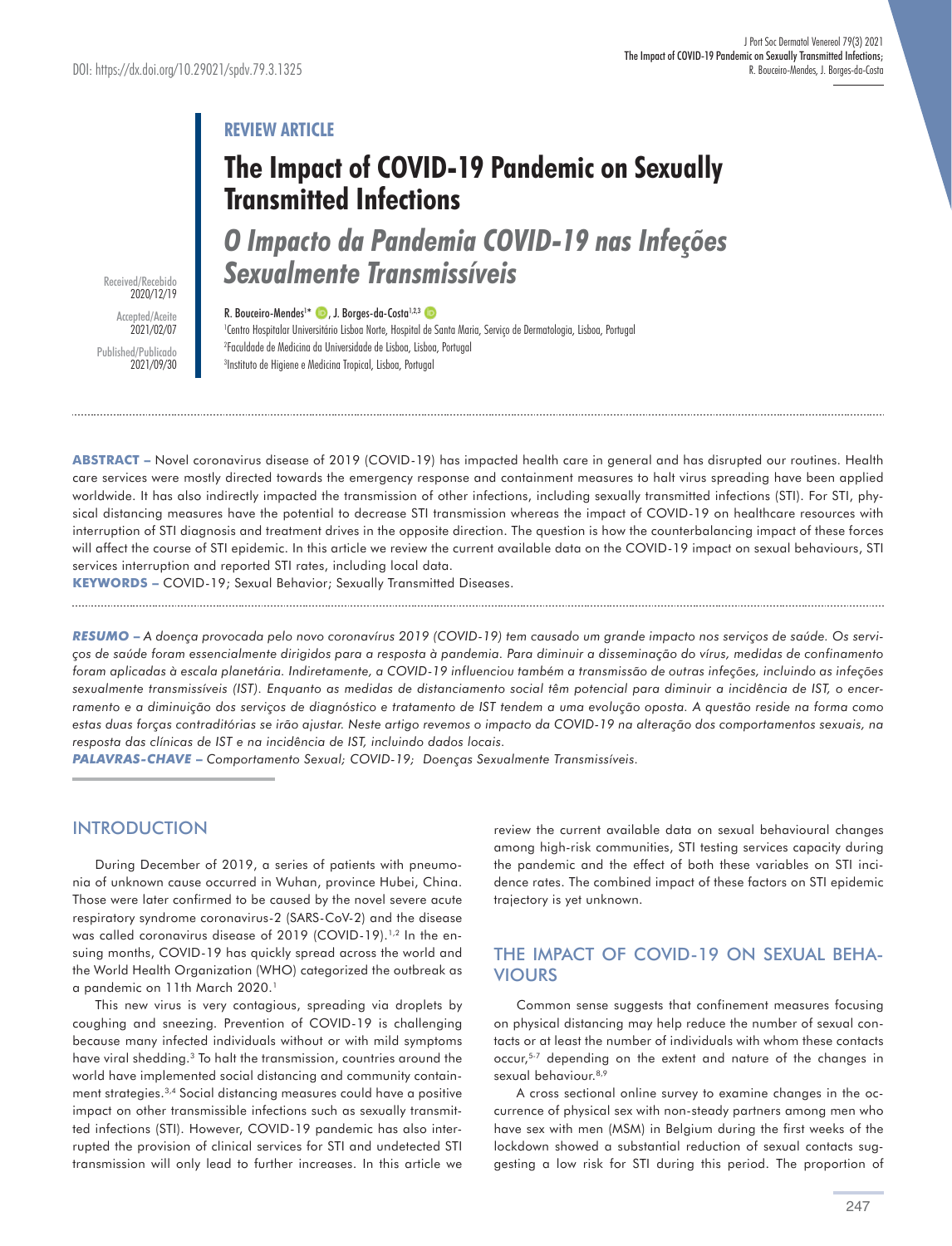participants reporting physical sex with casual partners decreased from 53% to 7%, and with anonymous sex partners from 47% to 4%. Nine percent reported physical sex with non-steady partners, among these, 71% were either HIV positive or taking preexposure prophylaxis (PrEP) in the 6 months before.<sup>7</sup> Among MSM using PrEP before the lockdown period, 47% stopped its use and only 8% reported concerns about not having pills so, the likely reason for this was a perceived reduced risk for HIV infection.<sup>7</sup>

A similar survey among MSM in Amsterdam found a 73% reduction in the number of casual sexual partners. Thirty eight percent of the participants reported casual sexual partners during the restrictions, which was related to prior sexual behaviour and low perceived importance of avoiding COVID-19.10 These results are in line with other studies from Australia, USA and China. 8,9,11 In Australia, MSM reported an 84% reduction in sex with other men between April 4 and April 29, 2020. This reduction occurred across all partner types outside a committed relationship.<sup>8</sup> An online survey involving MSM in USA showed that half of the participants had fewer sex partners, while 48% reported no change.<sup>9</sup> This highlights that although a considerable decline was observed, a significant proportion of patients still engages on risky sexual behaviours.

In fact, a more recent cross-sectional survey of MSM in USA, reported a mean increase of 2.3 sex partners during COVID-19, a mean increase of 2.1 anal sex partners and a very small increase in the number of unprotected anal sex partners.12 Increases in sexual behaviour were associated with increases in substance use during the same period. The authors argue that stay home orders may create more opportunities for sexual activities.12 Provisional data from Spain indicate that sexual frequency in homossexual contacts has increased but this statement covers all types of sexual activity including masturbation and online sex, which has increased in people of all sexual orientations.6 However, a higher percentage of people who engage in same sex relations say they have skipped confinement to meet sex partners.<sup>6</sup>

These somewhat contradictory results emphasize that there is a clear need to continue to provide STI prevention and care services.

#### THE IMPACT OF COVID-19 ON STI TESTING **FACILITIES**

The coronavirus containment measures have dramatically affected the health care system of countries worldwide, including STI screening. An online survey directed to the provision of STI testing services in the WHO European Region found a 95% decrease of testing volumes during March-May and 58% during June-August 2020 when compared to pre-COVID-19. These findings were consistent across all the surveyed infections (HIV, hepatitis B, hepatitis C, chlamydia, syphilis, and gonorrhoea). Reasons for these declines included firstly testing site closure during lockdown, reduced staff, reduced attendance and fewer appointment schedule, fewer serological samples dawn, laboratories overburden with SARS-CoV-2 testing and fewer referral to the facilities.13

The New York City Sexually Transmitted Diseases Prevention Training Centre at Columbia University administered an online provider survey to understand how the COVID-19 pandemic has been affecting the availability of sexual health care services. The survey assessed the services offered before March 1, 2020, and after April 1, 2020.14 Seventy-three individuals responded to the survey. Fourteen (19%) of the respondents stated that their clinics had been closed due to the COVID-19 outbreak, and 40 (56%) were functioning on an appointment only basis.14 Overall, 80% of respondents stated that since the beginning of the COVID-19 outbreak, their clinic providers had restricted to treating STI presumptively based on symptomology, before testing. PrEP prescriptions were refilled without quarterly STI and HIV screening.<sup>14</sup>

From the patient's perspective, one-third of USA MSM reported that COVID-19 epidemic has prevented them from HIV or STI testing.12 In their survey involving MSM in USA, Sanchez et al also found a considerable proportion of MSM who reported problems accessing HIV or STI testing and STI treatment.9

With most healthcare resources directed toward COVID-19, the pandemic resulted in a significant reduction on STI testing,13,14 and a consequent potential for STI proliferation.14 Recommendations were released for STI clinical settings that have been disrupted or offering telehealth<sup>15</sup> as well as for STI facilities still working but requiring a rapid adaption to the COVID-19 pandemic.16 When in-person clinical evaluation was not possible the main focus were on prioritizing patients with STI symptoms, those reporting a STI contact, and individuals at risk for complications and on oral treatment options for symptomatic patients and their partners.<sup>15</sup> Syndromic treatment and expedited partner therapy are encouraged as a way to mitigate some of the effects produced by the decline in widespread testing.14-16 Security recommendations for healthcare providers and patients for walk-in visits are also offered.<sup>16</sup> The importance of maintaining access to STI care during the pandemic is reinforced despite the challenges. If STI services are suspended due to COVID-19, clinicians risk not detecting and treating asymptomatic STI, which could lead to increased diagnoses once the pandemic is over.<sup>16</sup>

### THE IMPACT OF COVID-19 ON STI INCIDENCE RATES

Reported incidence rates of STI from most countries are not yet available but, considering the available data so far, an overall decline is expected. A study by Darcis *et al*, found a dramatically decrease on the number of HIV screening tests and diagnosis in Liege AIDS Reference Centre, Belgium. While a reduction of highrisk sexual behaviours has possibly contributed to the decrease of new HIV diagnoses, the authors argue that the rapid decline of HIV diagnoses, right after the beginning of the pandemic, is most likely caused by missed diagnoses of individuals infected before the establishment of containment measures.17 Similar results were reported by Latini *et al*, regarding the STI/HIV Unit of the San Gallicano Dermatological Institute in Rome, which has remained open during the pandemic, and where a reduction is STI diagnoses, particularly of early syphilis was observed.18 The STI service of Dermatology, Bologna, reported an 80% decline on medical appointments when comparing the 4 weeks before and after the lockdown. While the proportion of visits for syphilis, gonococcal pharyngitis and inflammatory genital diseases increased, the overall absolute registered numbers were considerable reduced.<sup>19</sup> On the other hand, data from the STI clinic in the Provincia Autonoma di Trento, the Italian district most affected by COVID-19, revealed a comparable incidence of chlamydia, gonorrhoea and syphilis infections during the lockdown (9 March - 4 May).<sup>20</sup>

Notification data from the Federal Office of Public Health from Switzerland found a substantial reduction in almost all recorded in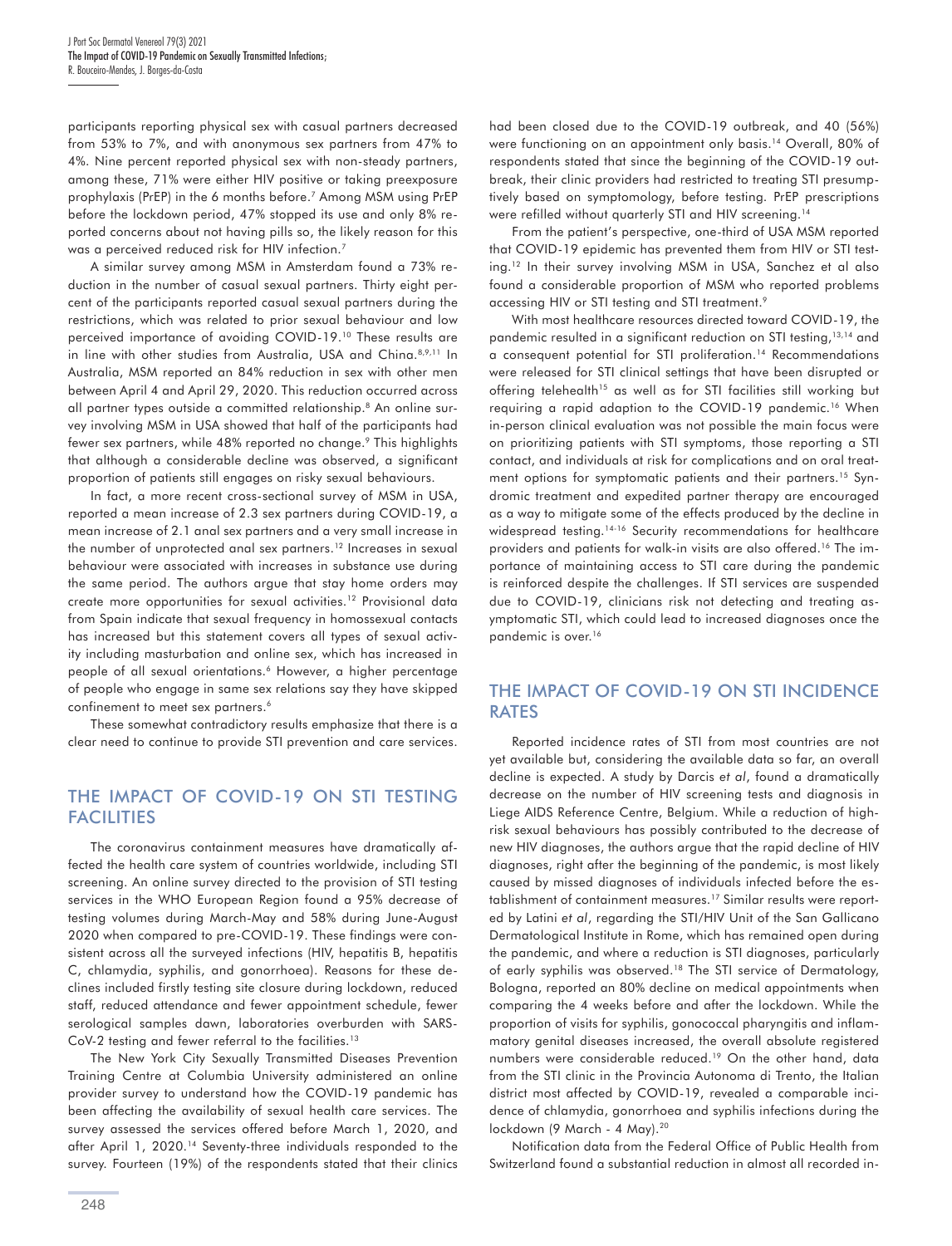**Table 1 -** EOverall and STI-related emergency visits between 15 March and 30 June of 2019 and 2020 in the Dermatology Emergency Department of Centro Hospitalar e Universitário Lisboa Norte, Portugal.

| <b>Emergency visits</b>    | 2019       | 2020         |
|----------------------------|------------|--------------|
| Total (N)                  | 3563       | 1415         |
| STI-related visits (N)     | 171        | 80           |
| Men (N)                    | 150        | 67           |
| Women (N)                  | 21         | 13           |
| Mean age [Min-Max] (Years) | 32 [13-70] | $30$ [18-65] |

fectious diseases in the 2020 period as compared to earlier years.<sup>21</sup> This decline was however less pronounced for STI which continued to occur. Gonorrhoeae and chlamydia cases were reduced by less than 20%, and infection in MSM accounted for more than half of the cases. On the other hand, there was a marked reduction of syphilis (85%) and HIV (57%). The authors state that this divergence may illustrate different high risk networks of transmission for these diseases.<sup>21</sup>

Statistics from the Health Protection Surveillance Centre in Ireland from the beginning of the year 2020 to 23 May indicate that chlamydia infections decreased by 21%, gonorrhoea by 18%, syphilis by 25% and genital herpes by 21% when compared with the same period of 2019.<sup>22</sup>

The US Centres for Disease Control (CDC) provisional data during weeks 12-40 of 2020, revealed a 20% decrease in the mean weekly count of chlamydia cases when compared to the first eleven weeks of the year. This effect was less pronounced for gonorrhoea (3% decrease) and an opposing trend was found for syphilis  $(5.5\%$  increase).<sup>23</sup>

In our institution, Dermatology Emergency Services remained opened during the entire lockdown period. We reported a 60% decline on overall emergency visits and a 53% decline on STI-related visits between 15 March to 30 June 2020, comparing with the same period of 2019 (Table 1). When considering the total number of confirmed STI diagnosis, a 49% decrease was recorded. While the proportion of STI diagnosis has increased from 5% to 6.4%, the overall absolute registered numbers were considerably reduced. The only exception was genital molluscum contagiosum and latent syphilis of unknown duration, with an absolute increase in the number of identified cases (Table 2).

Overall, SARS-CoV-2 infection pandemic seems to result in a transient decrease of STI incidence, but it also favours late diagnosis which may result in further long-term consequences including sequelae for individual patients.<sup>13</sup> It is not known whether this de-

**Table 2 -** STI diagnosis between 15 March and 30 June of 2019 and 2020 in the Dermatology Emergency Department of Centro Hospitalar e Universitário Lisboa Norte, Portugal. (\*Considering the total number of emergency visits (T<sub>E</sub>): T<sub>E, 2019</sub>=3563; T<sub>E, 2020</sub>=1415)

|                                                                                                                    | 2019           | 2020                                                        | <b>Difference</b>                             |                                                             |
|--------------------------------------------------------------------------------------------------------------------|----------------|-------------------------------------------------------------|-----------------------------------------------|-------------------------------------------------------------|
|                                                                                                                    | $\mathsf{N}$   | $\mathbf N$                                                 | N                                             | $\frac{9}{6}$                                               |
| <b>Urethritis</b>                                                                                                  | 72             | 38                                                          | $-34$                                         | $-47%$                                                      |
| N. gonorrhoeae<br>C. trachomatis<br>H. parainfluenzae<br>M. genitalium<br>S. agalactiae<br>Non-specific urethritis | 20<br>9<br>40  | 13<br>$\overline{4}$<br>$\circ$<br>$\circ$<br>$\circ$<br>21 | $-7$<br>$-5$<br>$-1$<br>$-1$<br>$-1$<br>$-19$ | $-35%$<br>$-56%$<br>$-100%$<br>$-100%$<br>$-100%$<br>$-48%$ |
| Syphilis                                                                                                           | 36             | 19                                                          | $-17$                                         | $-47%$                                                      |
| Primary stage<br>Secondary stage<br>Latent syphilis of unknown duration                                            | 11<br>20<br>5  | $\overline{4}$<br>$\overline{7}$<br>8                       | $-7$<br>$-13$<br>$+3$                         | $-64%$<br>$-65%$<br>$+60%$                                  |
| <b>Genital herpes</b>                                                                                              | 33             | 15                                                          | $-18$                                         | $-55%$                                                      |
| Condyloma acuminatum                                                                                               | 25             | 11                                                          | $-14$                                         | $-56%$                                                      |
| Genital molluscum contagiosum                                                                                      | $\mathbb{I}$   | $\overline{4}$                                              | $+3$                                          | $+300%$                                                     |
| <b>HIV</b> infection                                                                                               | $\overline{7}$ | 3                                                           | $-4$                                          | $-57%$                                                      |
| Lymphogranuloma venereum                                                                                           | $\overline{1}$ | $\circ$                                                     | $-1$                                          | $-100%$                                                     |
| <b>HBV</b> infection                                                                                               | $\overline{1}$ | $\mathbf 0$                                                 | $-1$                                          | $-100%$                                                     |
| <b>HCV</b> infection                                                                                               | $\overline{1}$ | $\overline{0}$                                              | $-1$                                          | $-100%$                                                     |
| Total                                                                                                              | 177            | 90                                                          | $-87$                                         | $-49%$                                                      |
| Proportion* of STI diagnosis                                                                                       | 0.050          | 0.064                                                       | $+0.014$                                      | $+1.4%$                                                     |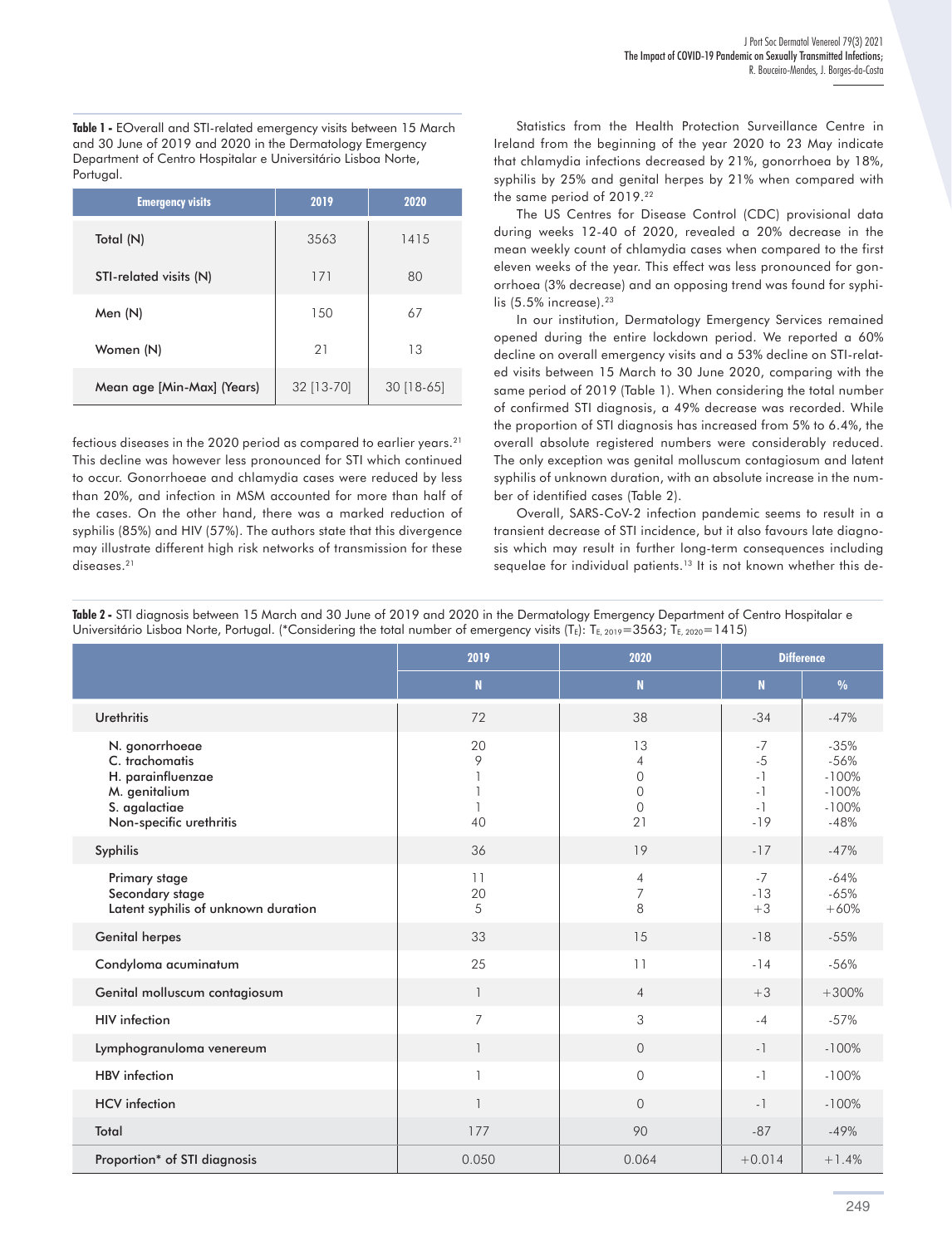crease represents reduced transmission or, more likely, a decrease in testing and reporting of cases.<sup>23</sup>

#### **DISCUSSION**

The disruption of sexual contacts due to physical distancing imposed by the pandemic may reduce opportunities for STI spreading.<sup>8</sup> The incidence data on reported STI for 2020 are not yet available in many countries, even though, an overall decline is expected. As well as decreased exposure to infections as a consequence of social distancing, the apparent decrease on STI incidence rates may also be explained by less attendance at STI clinics and by a delay in reporting new cases. Only time and careful monitorization will clarify if it reflects a true decline in STI or delayed diagnosis. Jeness *et al* have adapted a network-based model of co-circulating HIV, gonorrhoea, and chlamydia for a population of 103 000 MSM in the Atlanta area. Their model shows that a 50% relative decrease in sexual partnerships and interruption of all services, both lasting 18 months, would generally offset each other for HIV, but have a net protective effect for other STI. Greater relative reductions and longer durations of STI Healthcare Services interruption would increase HIV and STI incidence.<sup>24</sup>

Although the apparent reduction in sexual contacts reported by most studies has the potential to reduce new STI diagnoses in short term, such reductions are likely to be transient. While sexual behaviour change may counterbalance STI Healthcare Services interruption, this will depend on overlap in timing of these changes.<sup>24</sup> Both behavioural and testing data will need to be closely examined to assess the impact of the COVID-19 pandemic on STI notifications.8 Besides, a substantial number of MSM are already reporting that they are not strictly adhering to COVID-19 mitigation recommendations. If we maintain a sustained interruption in STI and HIV healthcare services, an increase in STI and HIV incidence rates will be expected.<sup>9</sup> Early diagnosis and linkage to care for STI are key factors in controlling these infections and improving health outcomes. It is important to ensure that the response to STI is not compromised even during a pandemic lockdown.13,14,17,23

#### **CONCLUSION**

COVID-19 may have an impact on STI incidence with two important factors playing a role. While behavioural changes may halt their transmission, STI specific healthcare service interruption may lead to an invisible spreading. Despite the social distancing measures, an overall conclusion is that STI are still occurring and although a transient decline in STI reported rates is expected it will have no substantive long-term impact for STI.

We highlight the need for effective STI prevention programmes during the pandemic as well as the critical importance of maintaining these clinics available amidst the COVID-19 and other pandemic responses.

*Conflitos de Interesse: Os autores declaram a inexistência de conflitos de interesse na realização do presente trabalho. Suporte Financeiro: Não existiram*  *fontes externas de financiamento para a realização deste artigo. Proveniência e Revisão por Pares: Não comissionado; revisão externa por pares.*



R. Bouceiro-Mendes: https://orcid.org/0000-0002-5034-3613 J. Borges-da-Costa: https://orcid.org/0000-0001-8903-209X

Corresponding Author**:** Rita Bouceiro Mendes Address: Hospital de Santa Maria - Serviço de Dermatologia, Piso 5 Av. Prof. Egas Moniz, 1649-035 Lisboa E-mail: rita.bouceiro.mendes@gmail.com

© Author(s) (or their employer(s)) 2021 SPDV Journal. Re-use permitted under CC BY-NC. No commercial re-use. © Autor (es) (ou seu (s) empregador (es)) 2021 Revista SPDV. Reutilização permitida de acordo com CC BY-NC. Nenhuma reutilização comercial.

#### **REFERENCES**

- 1. Boban M. Novel corona virus disease (COVID-19) update on epidemiology, pathogenicity, clinical course and treatments. Int J Clin Pract. 2020:e13868. doi: 10.1111/ijcp.13868
- 2. Cascella M, Rajnik M, Aleem A, Dulebohn SC, Di Napoli R. Features, Evaluation, and Treatment of Coronavirus (COVID-19). In: StatPearls [Internet]. Treasure Island: StatPearls Publishing; 2021
- 3. Nokhodian Z, Ranjbar MM, Nasri P, Kassaian N, Shoaei P, Vakili B, et al. Current status of COVID-19 pandemic; characteristics, diagnosis, prevention, and treatment. J Res Med Sci. 2020;25:101.
- 4. Gisondi P, Piaserico S, Conti A, Naldi L. Dermatologists and SARS-CoV-2: the impact of the pandemic on daily practice. J Eur Acad Dermatol Venereol. 2020;34:1196-201.
- 5. Latini A, Donà MG, Giuliani M, Magri F, Zaccarelli M. Implications of severe acute respiratory syndrome coronavirus 2 (SARS-CoV-2) epidemic for sexual behaviours of men who have sex with men. HIV Med. 2020;22:e7-e8. doi: 10.1111/hiv.12954.
- 6. Ballester-Arnal R, Gil-Llario MD. The Virus that Changed Spain: Impact of COVID-19 on People with HIV. AIDS Behav. 2020;24:2253-7.
- 7. Reyniers T, Rotsaert A, Thunissen E, Buffel V, Masquillier C, Van Landeghem E, et al. Reduced sexual contacts with non-steady partners and less PrEP use among MSM in Belgium during the first weeks of the COVID-19 lockdown: results of an online survey. Sex Transm Infect. 2020;sextrans-2020-054756. doi: 10.1136/sextrans-2020-054756.
- 8. Hammoud MA, Maher L, Holt M, Degenhardt L, Jin F, Murphy D, et al. Physical Distancing Due to COVID-19 Disrupts Sexual Behaviors Among Gay and Bisexual Men in Australia: Implications for Trends in HIV and Other Sexually Transmissible Infections. J Acquir Immune Defic Syndr. 2020;85:309-15.
- 9. Sanchez TH, Zlotorzynska M, Rai M, Baral SD. Characterizing the Impact of COVID-19 on Men Who Have Sex with Men Across the United States in April, 2020. AIDS Behav. 2020;24:2024-32.
- 10. van Bilsen WPH, Zimmermann HML, Boyd A, Coyer L, van der Hoek L, Kootstra NA, et al. Sexual behavior and its determinants during COVID-19 restrictions among men who have sex with men in Amsterdam. J Acquir Immune Defic Syndr. 2020;86:288-96. doi: 10.1097/ QAI.0000000000002581.
- 11. Li G, Tang D, Song B, Wang C, Qunshan S, Xu C, et al. Impact of the COVID-19 Pandemic on Partner Relationships and Sexual and Reproductive Health: Cross-Sectional, Online Survey Study. J Med Internet Res. 2020;22:e20961.
- 12. Stephenson R, Chavanduka TMD, Rosso MT, Sullivan SP, Pitter RA, Hunter AS, et al. Sex in the Time of COVID-19: Results of an Online Survey of Gay, Bisexual and Other Men Who Have Sex with Men's Experience of Sex and HIV Prevention During the US COVID-19 Epidemic. AIDS Behav. 2021;25:40-8. doi: 10.1007/s10461-020-03024-8.
- 13. Simões D, Stengaard AR, Combs L, Raben D, partners TEC-iaco. Impact of the COVID-19 pandemic on testing services for HIV, viral hepatitis and sexually transmitted infections in the WHO European Region, March to August 2020. Eurosurveillance. 2020;25:2001943.
- 14. Nagendra G, Carnevale C, Neu N, Cohall A, Zucker J. The Potential Impact and Availability of Sexual Health Services During the COVID-19 Pandemic. Sex Transm Dis. 2020;47:434-6.
- 15. Centers for Disease Control and Prevention (CDC). Dear Colleagues Letter. Published April 6, 2020. [Accessed December 7, 2020] Available from: https://www.cdc.gov/std/dstdp/DCL- -STDTreatment-COVID19-04062020.pdf.
- 16. Napoleon SC, Maynard MA, Almonte A, Cormier K, Bertrand T, Ard KL, et al. Considerations for STI Clinics During the COVID-19 Pandemic. Sex Transm Dis. 2020;47:431-3.
- 17. Darcis G, Vaira D, Moutschen M. Impact of coronavirus pandemic and containment measures

Conflicts of Interest: The authors have no conflicts of interest to declare. Financing Support: This work has not received any contribution, grant or scholarship. Provenance and Peer Review: Not commissioned; externally peer reviewed.